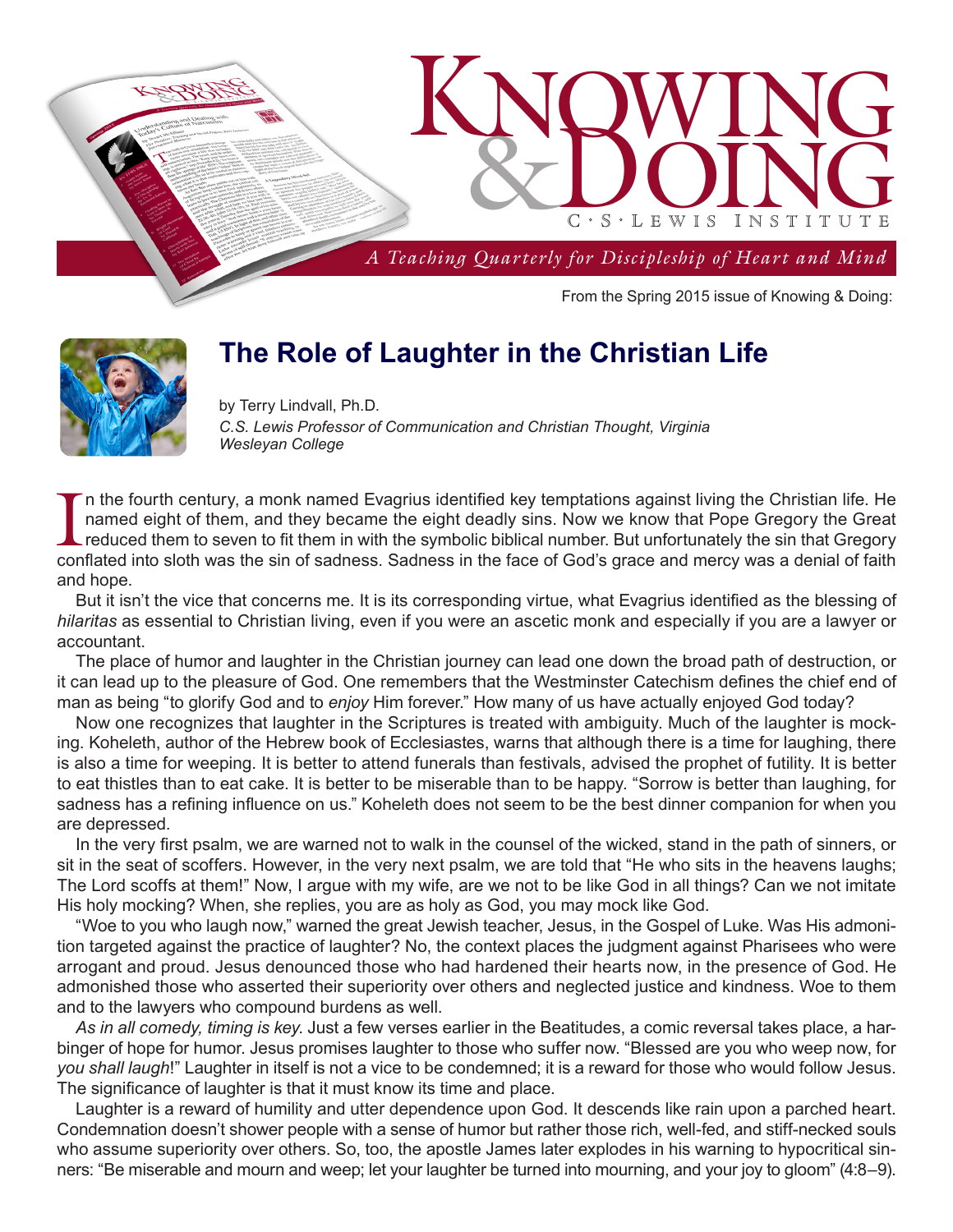In the Epistle to the Ephesians, St. Paul warns against foolish talk (*morologia*), best exemplified by the fool who says in his heart "there is no God." Such talk is damned folly. Paul also warns against a twisting of the good (*eutrepelia*), where virtue and justice are perverted for laughter.

However, in Philippians, Paul commands: "rejoice! and again I say, rejoice!" He calls forth the heart to sing out with gratitude and laughter. The great Roman Catholic journalist G.K. Chesterton, who would infect C.S. Lewis with the sanity of the Christian faith through his delightful paradoxes, explained how this laughter of joy was necessary. "Life is serious all the time," he quipped, "but living cannot be. You may have all the solemnity you wish in

choosing your neckties, but in anything important such as death, sex, and religion, you must have mirth or you will have madness."

However, there have been those who believed that Christian laughter should be forbidden. Certain Church Fathers did hold dim, frowning views of laughter.

The sixth-century Rule of St. Benedict declared: "As for coarse jests and idle words or words that lead to laughter, these we condemn with a perpetual ban."

On the other hand, in the "Inferno" of his *Divine Comedy*, Dante buries melancholy people in black mud in hell, because they had remained so stubbornly gloomy in the sweet glad air of God's Sun. As he leaves the realms of Purgatory and follows Beatrice into Paradise, Dante hears a sound he has never heard before: celestial laughter, the laughter of the heavens.

### **Doctrinal Laughter**

Culling insights from orthodox Christians from St. Augustine and St. Aquinas to Chesterton and Lewis, we can

find laughter to be grounded in three major doctrines of the church: Creation, the Fall, and the Incarnation.

In the beginning everything God created was good. And laughter was a gift, created before the fall. When someone like philosopher John Morreal suggests that God could never laugh because He is omniscient and one could never surprise Him with a punch line, he misses the point that we all laugh at jokes we already know. The key is the delightful incongruity which catches us off guard and reminds us of our creation. In the Garden of Eden, God placed two jokes, two grand incongruities that make us laugh even today.

The first incongruity is our own created nature as human beings. We are a mix of dust and divine breath. God breathes into humus, earth, and presto we are that amazing oxymoron—a spiritual animal. Spirit and earth make one comic being. On one side, we are related to the angels, the transcendent, the spiritual, the Amish—on the other side, we are cousins to jackals, weasels, skunks, and lawyers. The heavens and the earth are married, and the union is a marvel, a mystery, a matter for much mirth. "Of all living creatures," notes Aristotle, "only man is endowed with laughter."

Angels, wrote C.S. Lewis, do not see anything funny about being angels. Neither do dogs laugh at being dogs. They don't loiter around the lamppost and fire hydrant and bark about naughty bits. Woodpeckers don't do knockknock jokes. Monkeys don't human around. No chicken laughs when another asks why the human crossed the road.

What is man, O Lord? that Thou should crown him with glory, and bathe him in folly?

When we said that God as His own critic declared everything in creation to be good, we were wrong. There was one condition that God did not pronounce good; there was one joke that was not yet good enough to share. It is not good, He said, that man should be alone. That's only half of a very good joke; so the second joke of creation is that God split His image in two: that He made man and woman in His own image. The comic possibilities about

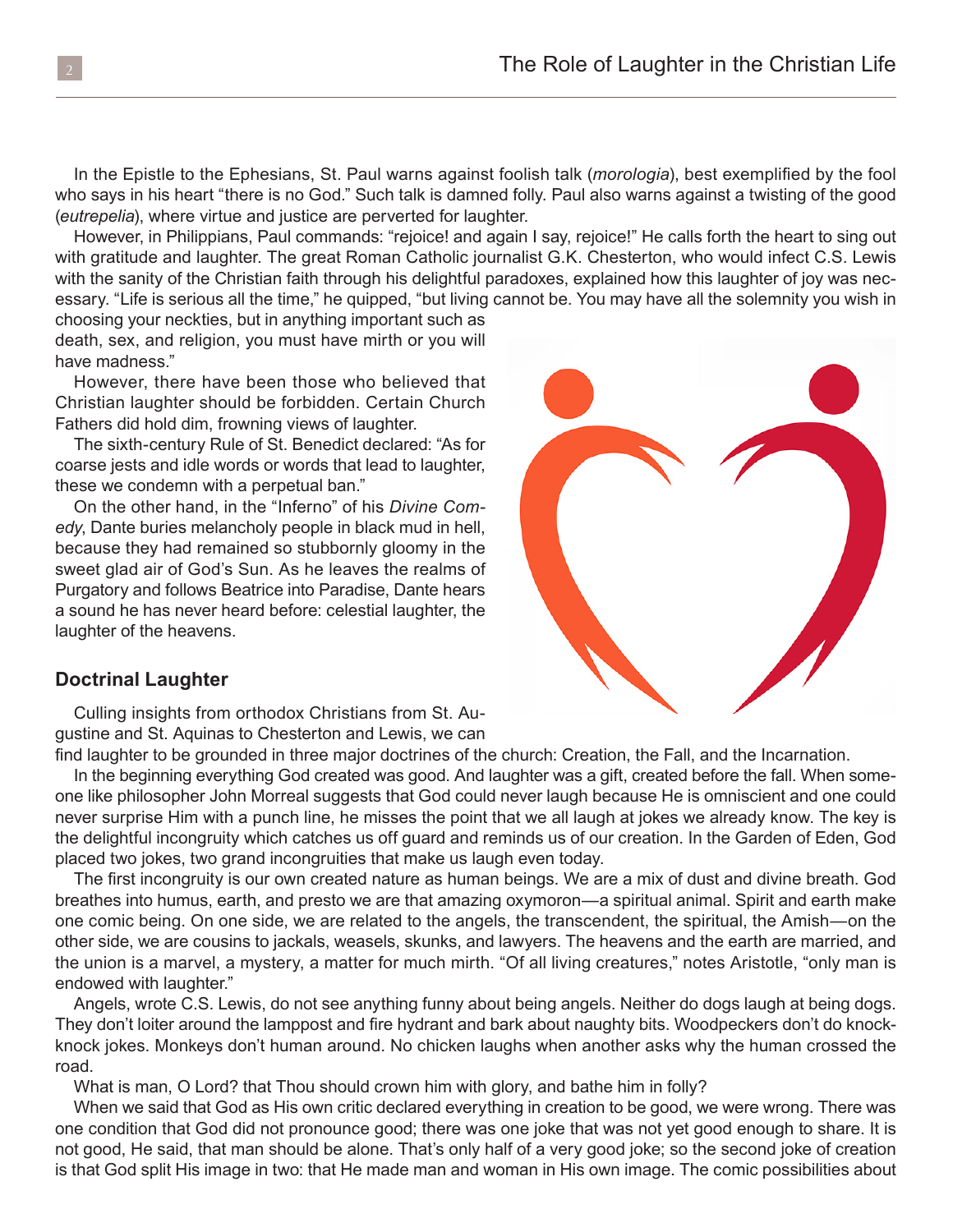and between male and female have yet to be exhausted. Comedy resides in the creation of genders, of two beings so divinely alike and yet so frustratingly different.

In *The Screwtape Letters*, Lewis explored the relations between the fallen human condition and humor. Humor, he wrote, involves a sense of proportion and seeing oneself from the outside. The comic muse teaches us to humbly see ourselves as others see us, to have a perspective outside our own myopic view. We will be happier when we see and confess our sins. H. Allen Smith defines a humorist as a "fellow who realizes, first, that he is no better than anybody else, and second, that nobody else is either."

The reason for the fall is the sin of pride—where everyone takes him- or herself too seriously. Satan, Chesterton reminds us, fell through force of gravity. He took himself too seriously. Pride drags us downward into an easy solemnity about ourselves. Thus we picture hell as a state where everyone is perpetually concerned about his own dignity and advancement, where everyone has a grievance, and where everyone lives the deadly serious passions of envy, self-importance, and resentment. In short, a college faculty meeting. As Garrison Keillor said, "Some people think it's difficult to be a Christian and to laugh, but I think it's the other way around. God writes a lot of comedy—it's just that He has so many bad actors."

But it is being truly serious about our miserable condition and about the hope of salvation that introduces an unexpected surprise—comedy. And grace arrives for Christians in the Incarnation, and it arrives with a Body. The Incarnation strikes a staggering blow at the Pharisees, the Gnostics, and anyone who denies the value of the physical world or those who try to be more spiritual than God. It is significant that, for Augustine, the Devil and the bad angels are without bodies.

For the Christian, the comic spirit is one of new life, feasting, banqueting, eating, drinking, and playing. This paradise is regained where heaven is described to be like a wedding feast or a sumptuous banquet.

God established Israel herself on a foundation of laughter. In the fresh tradition of C.S. Lewis, Frederick Buechner captured this genesis in all its wild, holy, and hilarious splendor in his *Telling the Truth: The Gospel as Tragedy, Comedy and Fairy Tale*:

*The place to start is with a woman laughing. She is an old woman, and after a lifetime in the desert, her face is cracked and rutted like a six-month drought. She hunches her shoulders around her eyes and starts to shake. She squinnies her eyes shut, and her laughter is all wheeze and tears running down as she rocks back and forth in her kitchen chair. She is laughing because she is pushing 91 hard and has just been told she is going to have a baby . . . The old woman's name is Sarah, of course, and her old man's name is Abraham and they are laughing at the idea of a baby's being born in the geriatric ward and Medicare's picking up the tab . . . Maybe the most interesting part of it all is that far from getting angry at them for laughing, God told them that when the baby was born he wanted them to name him Isaac, which in Hebrew means laughter. So you can say that God not only tolerated their laughter, but blessed it and in a sense joined in it himself.* 

As I have mentioned, I believe that a divine incongruity exists in our nature as spiritual animals. For Lewis, the oldest joke is that we have bodies. It makes us into buffoons; it humbles us when we try to be too dignified or too spiritual.

St. Francis called his body Brother Ass. "Exquisitely Right!" observed Lewis,

*because no one in his senses can either revere or hate a donkey. It is a useful, sturdy, obstinate, patient, lovable and infuriating beast; deserving now the stick and now a carrot . . . So the body. There's no living with it till we recognize that one of its functions in our lives is to play the part of the buffoon.*

It ushers us into humility. Humor, humanity, humility, all find similar roots in *humere* and *humus*, in the moisture and earth of our existence.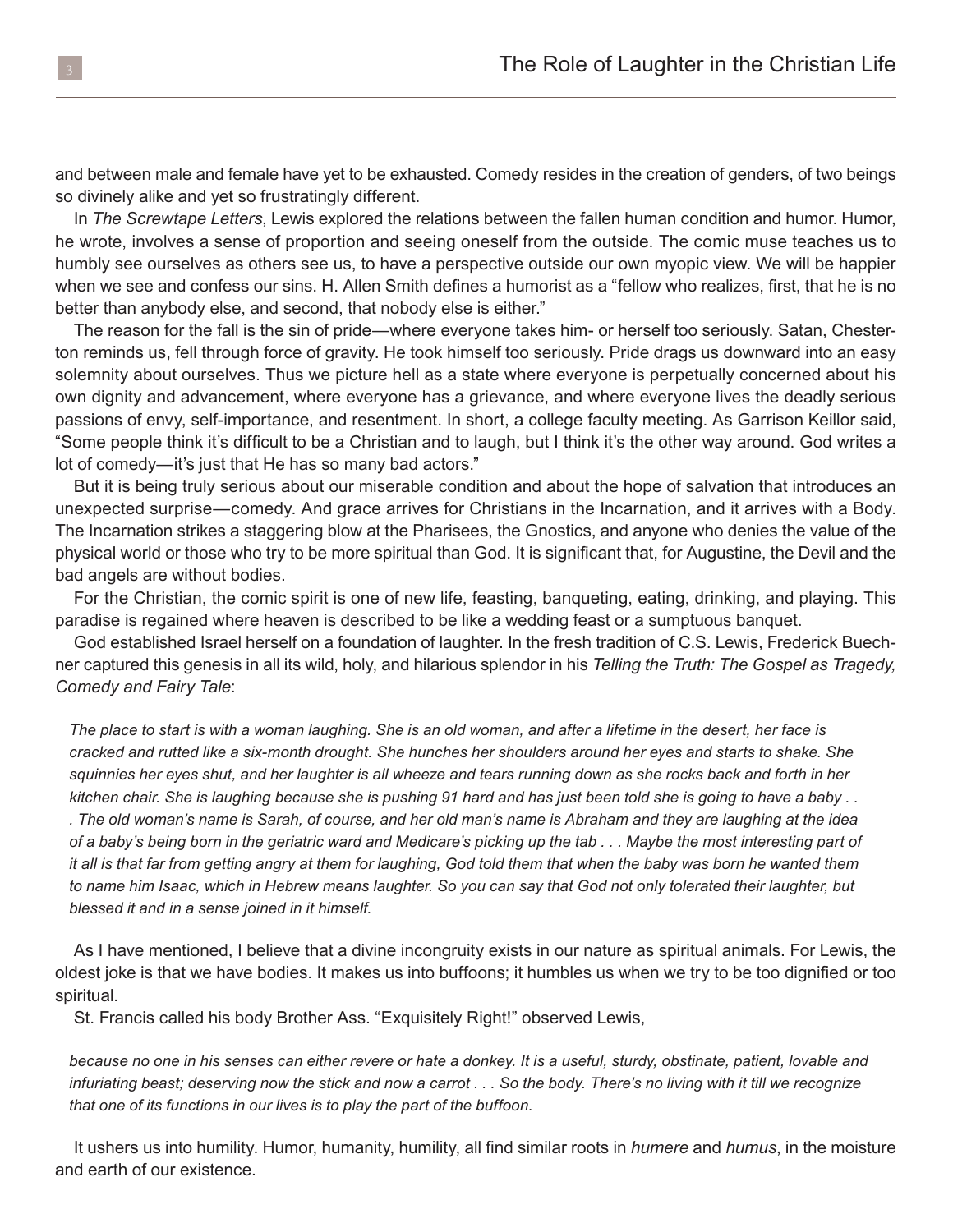#### **Kinds of Laughter**

Lewis found the sounds of laughter in four overlapping realms. In his eleventh Screwtape letter, he outlined these four kinds of laughter: Joy, Play, the Joke Proper, and Flippancy.

**Joy** is the laughter of heaven, the secret of the Christian life. Woven out of sorrow and woe, from the crucibles of suffering, absence, and separation, comes the deep, abiding laughter of joy, without tears, promising health, wholeness, and reunion. The desire of joy haunted Lewis, until he found its source in God. Lewis confessed that he didn't go to the Christian faith to be made happy. For a brief time, happiness can be found in worshipping yourself or in a good bottle of port. But only for a brief season. God does not allow any settled happiness or security in this life. He provides inns along the journey, but He wants us to know that we are pilgrims, strangers in a strange land. This is not our home.

Laughter, like music, percolates as thanksgiving and praise. Our enjoyment bubbles up and overflows with gratitude. Our rejoicing should be robust, virile, and spontaneous. In fact, our praise is verbal laughter. Whenever a husband praises his wife or a reader praises a book, that praise completes, consummates, the joy. Wasn't that a good meal, talk, walk, evening? The praise is a blessed reminder of our love and laughter.

The ultimate laughter of joy is in the reunion. In Narnia, whenever the children return, there are hugs and kisses and laughter all around, celebrating reunion. Think of what happens every time you unexpectedly see someone you love at an airport or train station: think of how you laugh for no particular reason other than seeing the other, being reunited. So our great reunion with God Himself, in heaven, conjures up images of a fun and festive wedding feast, a giant banquet. Never an interminable church service or academic lecture, even on laughter.

The second category Lewis defines is **fun**, the laughter of the earth, of our bodies. It is laughter of play in its best sense. As I previously noted, the Westminster Catechism reminds us that our chief end is to glorify God and to enjoy Him forever. Enjoy! What a delightful task to be set before us. As Eric Liddell in *Chariots of Fire* expressed it: "I feel God's pleasure when I run." So when we laugh in enjoying God, we know His pleasure.

Chesterton points to the habit of children to want things again. Whenever you read a child a book, what does he or she say? "Read it again." Whenever you throw a child into the air, and strain your back, what does the child



it again!"

*Because children have such abounding vitality, they want things repeated and unchanged." They are not bored with the same thing. So, too, God exults in monotony. "The sun rises every morning. It might be true that the sun rises regularly because he never gets tired of rising. His routine might be due, not to a lifelessness, but to a rush of life.* 

It is possible that every morning, God claps His hands in glee and says every morning to the sun: "Do it again." And unlike many of us, He jumps up and starts the day.

The laughter of fun has its roots in *humus* and *humere*, in the earth and moisture of our lives, where humor dwells with the lowly, the common, the vulgar, and all the animals in the manger. That cheerful humility opens us up to the humor of our own lives.

Now the fact that man was made from the dust of the earth seems to imply to me that our humor thus will be earthy. The fact that women were created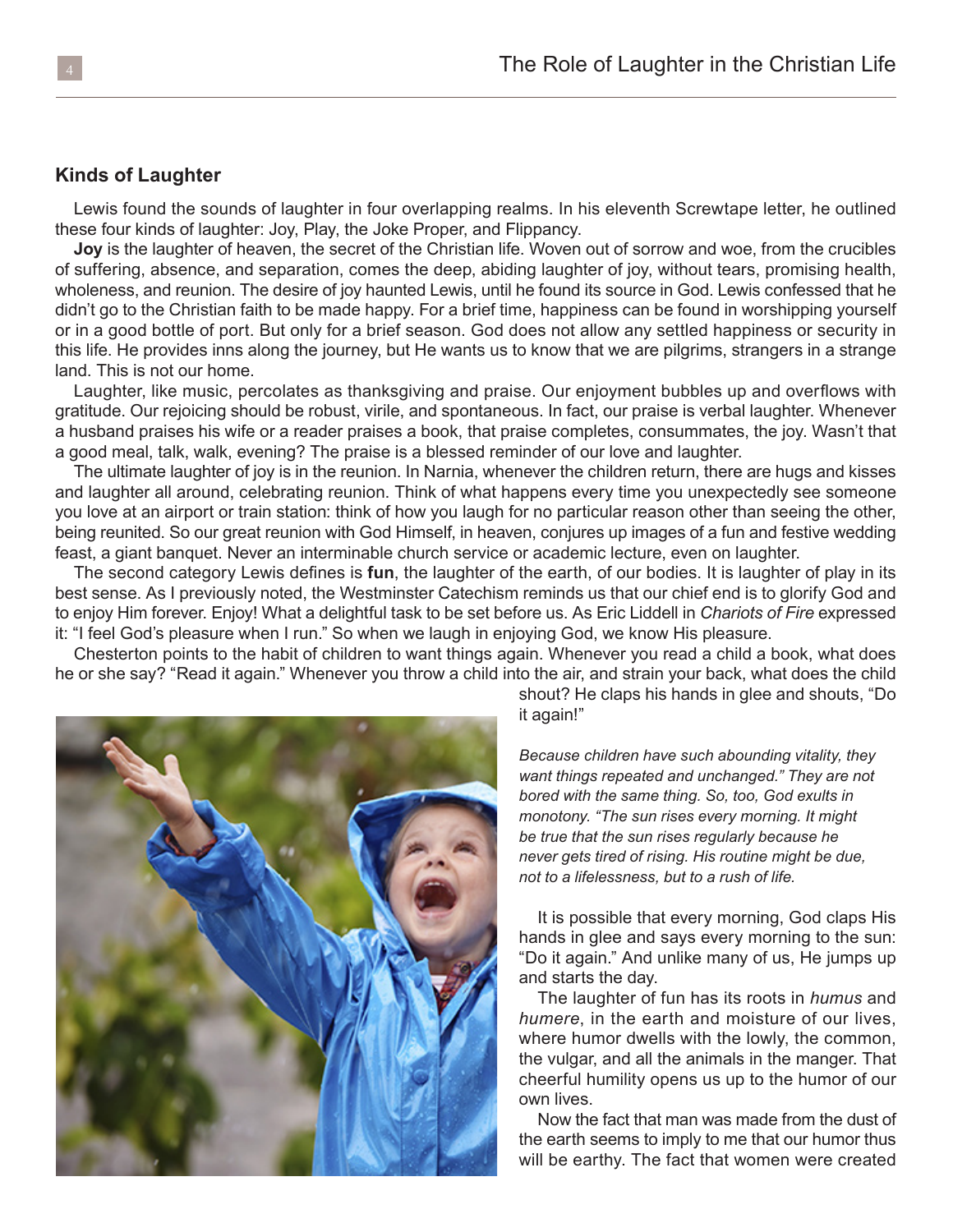from a rib, above the waist and nearer the brain, seems to suggest a different kind of laughter. Such a juxtaposition leads to the third cause of laughter Lewis identified as the **Joke Prope**r.

As I have mentioned, I believe that a divine incongruity exists in our nature as spiritual animals. The fact that we make coarse jokes, jokes about sex and bodily functions, was for Lewis evidence that we are animals that find our bodies either objectionable or funny.

Laughter, like any other good gift bestowed by God, can be corrupted, bent, spoiled, ruined. Lilies that fester smell far worse than weeds. Laughter begins to be a demon the moment it begins to be a god. If we make laughter a god and worship it, it takes its own revenge upon us. It dies. Laughter is not enough to sustain us. It must be recognized as a simple gift; not the gift of life itself.

Lewis warned of the laughter of **Flippancy**. Flippancy jokes about goodness, virtue, justice. It is cruelty disguised as joking. Our throats are like open sepulchers, graves where dead laughter exists. The weed of flippancy grows in the soil of superiority and pride. Its grubby root is in meanness. Over a cup of coffee and a sneering wink and a rolling of the eyes, we mock others. We laugh but know we should be repenting.

Lewis denounced flippancy so thoroughly because it was so close to his heart. It was his thorn. He knew its power, of wink-wink, nudge-nudge, know what I mean smirks toward others, living in what he called his own great puddle of naughtiness and meanness toward others. Yet, just because a good gift can go bad, one should not reject it. Laughter must be enjoyed in its goodness and fullness. In fact, laughter contributes to our physical as well as spiritual health.

The therapeutic benefits of laughter to health have been well documented: When we laugh, chemical endorphins are released into the blood stream; as laughter provides a workout for the diaphragm, they increase the body's ability to use oxygen. Laughter enhances blood flow, reduces stress, lowers blood pressure, stimulates alertness, dulls stabs of pain, fosters a sense of relaxation, provides cardiovascular benefits such as aerobic exercise, and loosens your bowels. Laughter truly may be good medicine.

#### **Lessons of Laughter**

As the proverb tells us, a happy heart makes the face cheerful. So what might one do to enhance one's laughter? C.S. Lewis and other writers offer some hints.

First, habits of humor require an encounter with the God of laughter. Seek Him and seek to enjoy Him and His people.

Second, spend time with laughing saints. St. Teresa of Avila prayed that God would deliver her from gloomy saints. The father of Methodism, John Wesley, preached that a "sour religion is the devil's religion," inspired no doubt from Jesus' admonition for men not to look dour when they fasted. Be with saints who see God's grace interrupting their lives, who take time to give thanks for a meal, a conversation with a friend, a kiss from a spouse.

Third, read and listen to historical saints who display the gladness of God in what they write and say. And when you read the Scriptures, don't imitate the voice of a shouting televangelist but use a wry Jewish accent. It will vivify the Word with chutzpah and joy.

Fourth, do not take yourself so seriously. Remember that the opposite of serious is not comic, but trivial; and the opposite of comic is tragic. Thus one can be comic and serious at the same time. With this, retell your own story as a comedy. Some of the best tales come from a tragic beginning, or middle, or even what seems to be the end as in a romantic relationship. Refashion your biography with God as the Director staging a divine comedy not a pathetic tragedy. What this does is put us into a fresh perspective. It allows us to see ourselves from the outside and God on the inside. Even though some of us may be faltering and stumbling through the valley of tears, we can still see the Celestial City up ahead.

The light of God's gift of laughter can lighten our load on this pilgrimage. It will bless the company of pilgrims and infect others who want to join the joyous throng. Like the gospel, laughter is contagious and can draw people not only to God but to each other. And that, Evagrius would tell us, is a forgotten virtue that we should practice. $\blacksquare$